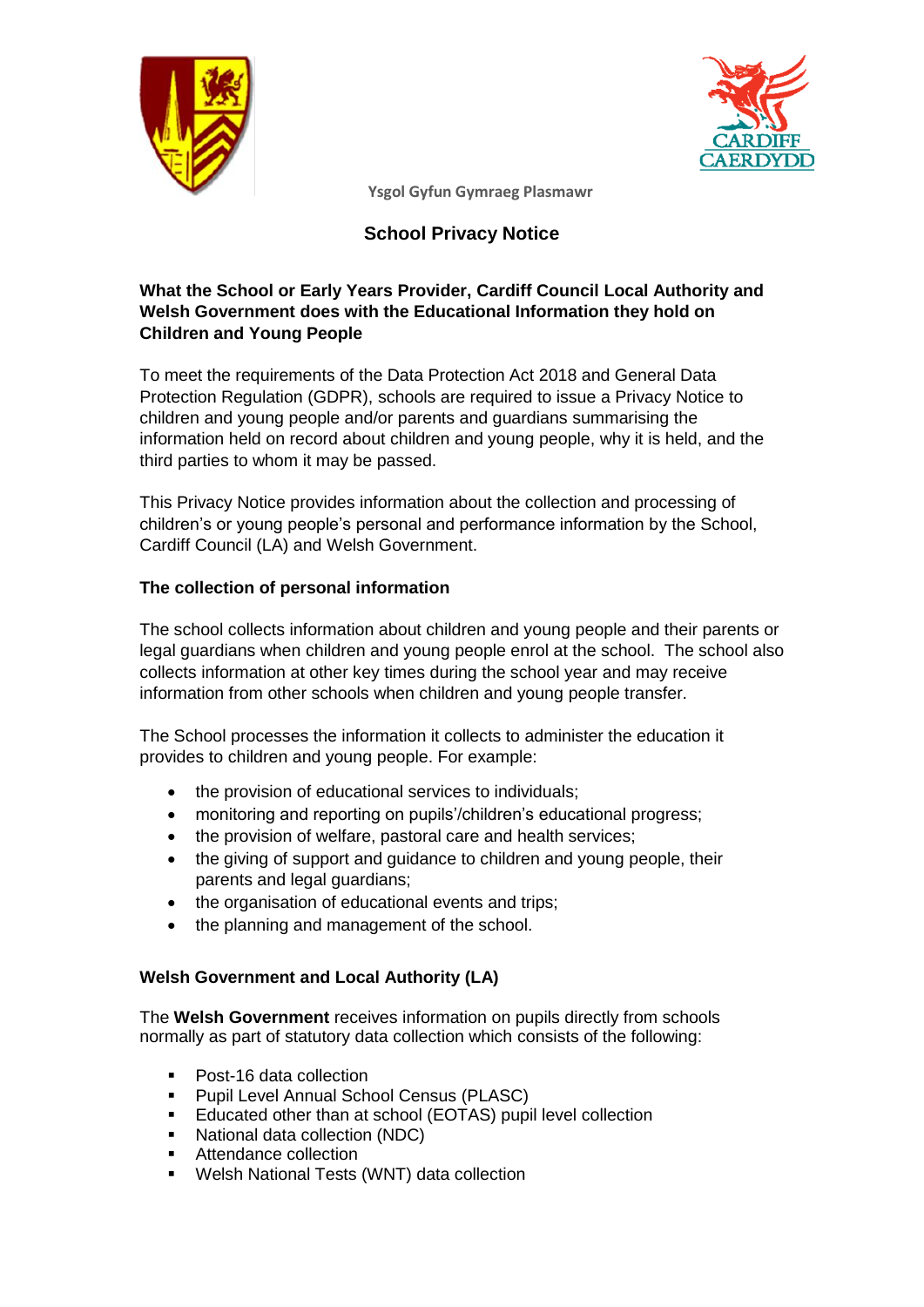



In addition to the data collected as part of PLASC, the Welsh Government and Local Authorities also receives information regarding National Curriculum assessments, public examination results, and attendance data at individual pupil level which comes from Schools and /or Awarding Bodies (e.g. WJEC).

The Welsh Government uses this personal information for research (carried out in a way that ensures individual children and young people cannot be identified) and for statistical purposes, to inform, influence and improve education policy and to monitor the performance of the education service as a whole. Examples of the sort of statistics produced can be viewed at [www.wales.gov.uk/statistics.](http://www.wales.gov.uk/statistics) Further information is on the Welsh Governments' use of personal data is set out within the Welsh Governments' Privacy Policy which is available [here.](https://gov.wales/topics/educationandskills/schoolshome/schooldata/ims/datamanagementims/?lang=en) 

The LA also uses the personal information collected to do research. It uses the results of this research to make decisions on policy and the funding of schools, to calculate the performance of schools and help them to set targets. The research is carried out in a way that ensures individual children and young people cannot be identified.

## **Personal information held**

The sort of personal information that will be held includes:

- personal details such as name, address, date of birth, child/young person identifiers and contact details for parents and guardians;
- information on any special educational needs;
- information on performance in internal and national assessments and examinations;
- information on the ethnic origin and national identity of children and young people (this is used only to prepare summary statistical analyses);
- details about children's and young people's immigration status (this is used only to prepare summary statistical analyses);
- medical information needed to keep children and young people safe while in the care of the school/Early Years provider;
- information on attendance and any disciplinary action taken:
- information about the involvement of social services with individual children and young people where this is needed for the care of the child/young person.

## **Organisations which may share personal information**

Information held by the school, Early Years providers, LA and the Welsh Government on children and young people, their parents or legal guardians may also be shared with other organisations when the law allows and providing all appropriate steps are taken to keep the information secure, for example: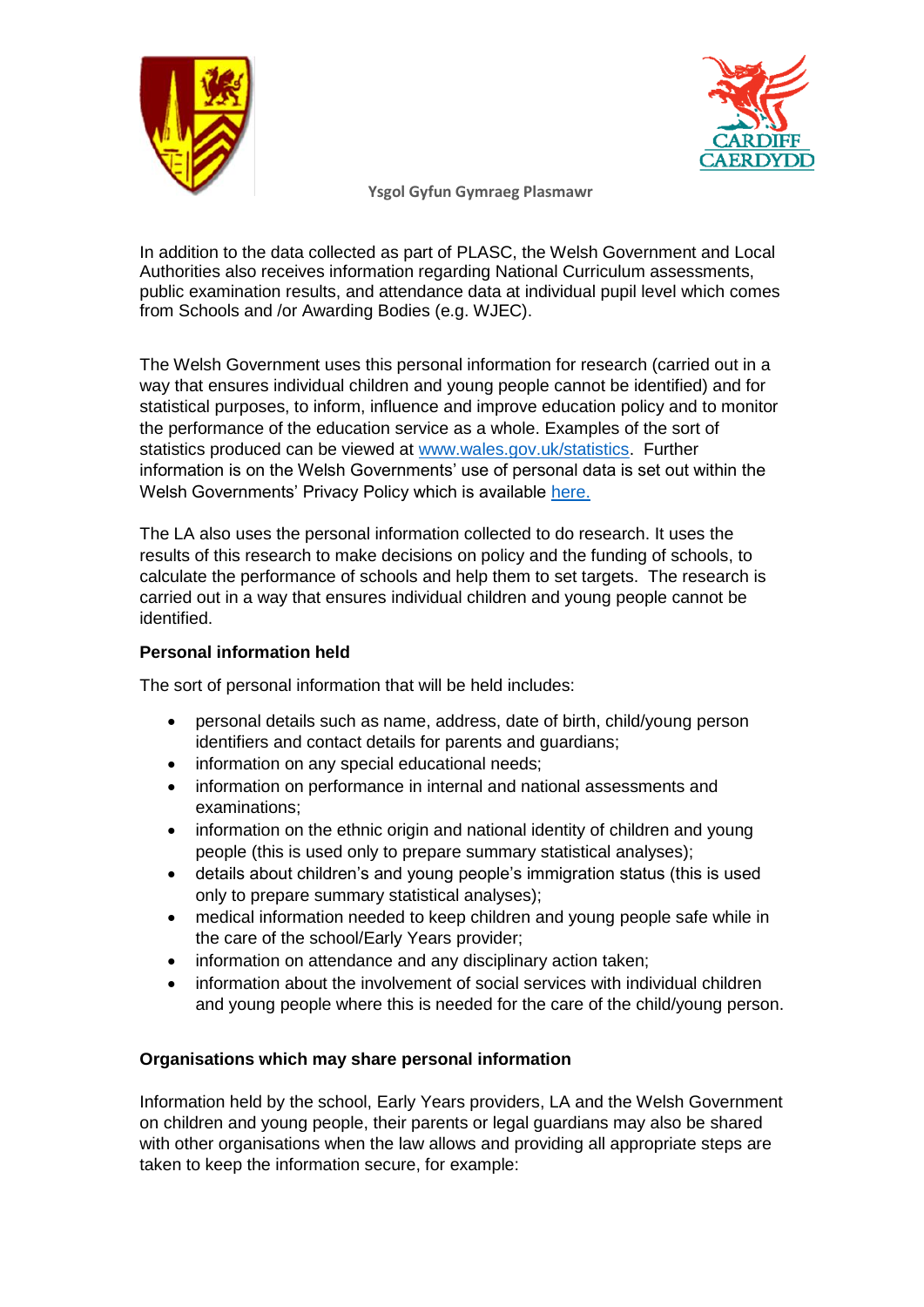



- other education and training bodies, including schools, when children and young people are applying for courses or training, transferring schools or seeking guidance on opportunities;
- bodies contracted to conduct research for the Welsh Government, LA and schools/Early Years providers with appropriate steps taken to ensure that the information secure;
- central and local government for the planning and provision of educational services;
- social services and other health and welfare organisations where there is a need to share information to protect and support individual children and young people;
- management Information System (MIS) providers in order to ensure that system functionality and accuracy is maintained;
- the Council's and or Schools approved suppliers of the schools 'cashless' system to ensure all pupils, parents & guardians with parental responsibility and school staff are able to use it as appropriate;
- the Central South Consortium Joint Education System (CSCJES) to support regional statistical analysis as required by Welsh Government;
- various regulatory bodies, such as ombudsmen and inspection authorities, where the law requires that information be passed on so that they can do their work;
- the Office of National Statistics (ONS) in order to improve the quality of migration and population statistics

Children and young people have certain rights under the Data Protection Act and General Data Protection Regulation, including a general right to be given access to personal data held about them by any "data controller." The law allows that, by the age of 13, children and young people have sufficient maturity to understand their rights and to make an individual right request themselves if they wish. A parent would be expected to make a request on a child's behalf if the child is younger. If you wish to access your personal data, or that of your child, then please contact the relevant organisation in writing.

## **Other information**

The LA, school and Welsh Government place a high value on the importance of information security and have a number of procedures in place to minimise the possibility of a compromise in data security. The LA, school and Welsh Government will endeavour to ensure that information is kept accurate at all times and processed in accordance with our legal requirements.

## **Your rights under the Data Protection Act 2018 and General Data Protection Regulation (GDPR)**

The Data Protection laws give individuals certain rights in respect of personal information held on them by any organisation. These rights include: